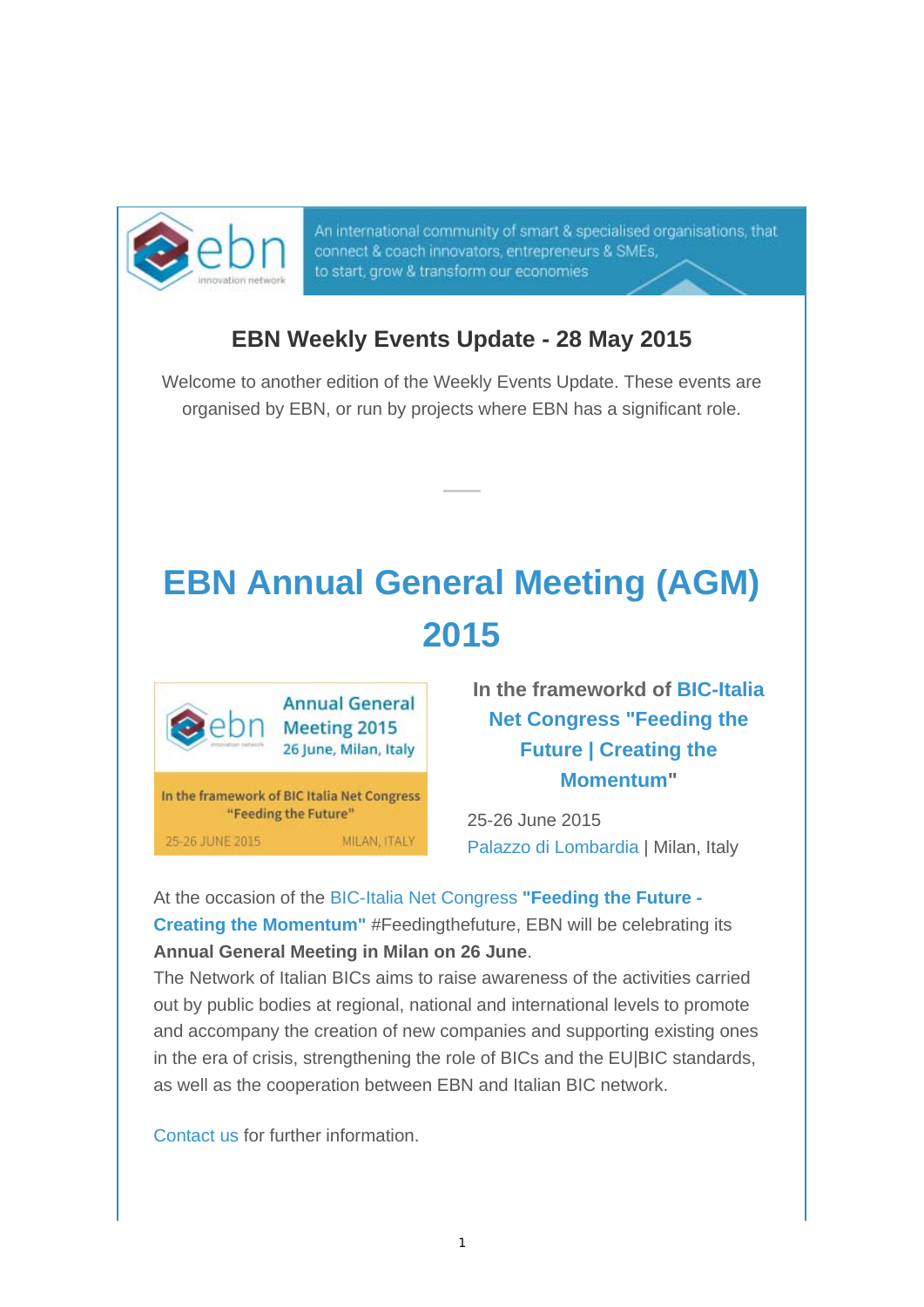## **EU|BIC Essentials Training**



16-17 September 2015 EBN Networking Center | Brussels, Belgium

If you missed the opportunity in April, the second edition of the EU|BIC Essentials Training will target new staff members of existing EU|BICs and staff members of organisations that have just become or are thinking of becoming an EU|BIC. The training is available for any current EU|BICs staff or managers wanting to get an update on the latest entrepreneur support service value chain.

Registration openning soon. Keep tuned!

## SAVE THE DATE

24th EBN Congress **New Frontiers for European Entrepreneurs** 

BRUSSELS, BELGIUM 28-30 OCTOBER 2015



28-30 October 2015

Albert Hall | Brussels, Belgium

9 Avenue Eudore Pirmez

Have a look at the pictures and video from last year.